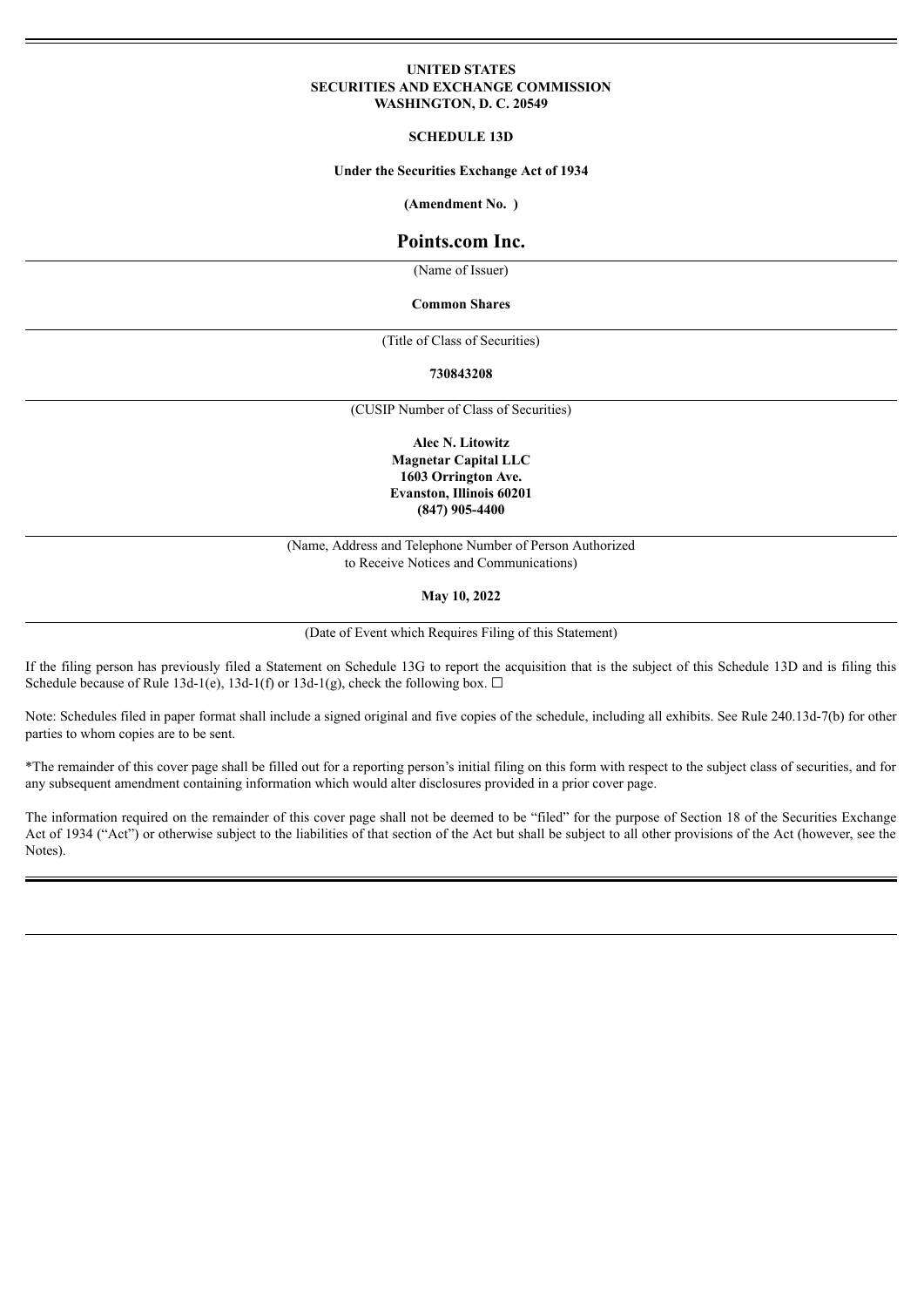| CUSIP No. 036642106 |                                      | <b>SCHEDULE 13D</b>                                                                     | Page 2 of 10 |
|---------------------|--------------------------------------|-----------------------------------------------------------------------------------------|--------------|
| 1                   | NAME OF REPORTING PERSON:            |                                                                                         |              |
|                     | <b>Magnetar Financial LLC</b>        |                                                                                         |              |
| 2 <sub>1</sub>      |                                      | CHECK THE APPROPRIATE BOX IF A MEMBER OF A GROUP                                        |              |
|                     |                                      | (a) $\Box$<br>$(b) \quad \boxtimes$                                                     |              |
| 3.                  | <b>SEC USE ONLY</b>                  |                                                                                         |              |
| $4_{\cdot}$         | <b>SOURCE OF FUNDS</b>               |                                                                                         |              |
|                     | 00                                   |                                                                                         |              |
| 5.                  |                                      | CHECK BOX IF DISCLOSURE OF LEGAL PROCEEDINGS IS REQUIRED PURSUANT TO ITEMS 2(d) OR 2(e) | $\Box$       |
| 6.                  | CITIZENSHIP OR PLACE OF ORGANIZATION |                                                                                         |              |
|                     | <b>Delaware</b>                      |                                                                                         |              |
|                     | <b>NUMBER OF</b>                     | <b>SOLE VOTING POWER</b><br>$7_{\scriptscriptstyle{\ddots}}$                            |              |
|                     | <b>SHARES</b>                        | $\bf{0}$                                                                                |              |
|                     | <b>BENEFICIALLY</b>                  | <b>SHARED VOTING POWER</b><br>8.                                                        |              |
|                     | <b>OWNED BY</b>                      | 1,119,999                                                                               |              |
|                     | <b>EACH REPORTING</b>                | <b>SOLE DISPOSITIVE POWER</b><br>9                                                      |              |
|                     | <b>PERSON</b>                        | $\bf{0}$                                                                                |              |
|                     | <b>WITH</b>                          | <b>SHARED DISPOSITIVE POWER</b><br>10 <sub>1</sub><br>1,119,999                         |              |
|                     | 1,119,999                            | 11. AGGREGATE AMOUNT BENEFICIALLY OWNED BY EACH REPORTING PERSON                        |              |
|                     |                                      | 12. CHECK BOX IF THE AGGREGATE AMOUNT IN ROW (11) EXCLUDES CERTAIN SHARES<br>П          |              |
|                     |                                      | 13. PERCENT OF CLASS REPRESENTED BY AMOUNT IN ROW (11)                                  |              |
|                     | 7.50%                                |                                                                                         |              |
|                     | 14. TYPE OF REPORTING PERSON         |                                                                                         |              |
|                     | <b>IA</b> ; 00                       |                                                                                         |              |
|                     |                                      |                                                                                         |              |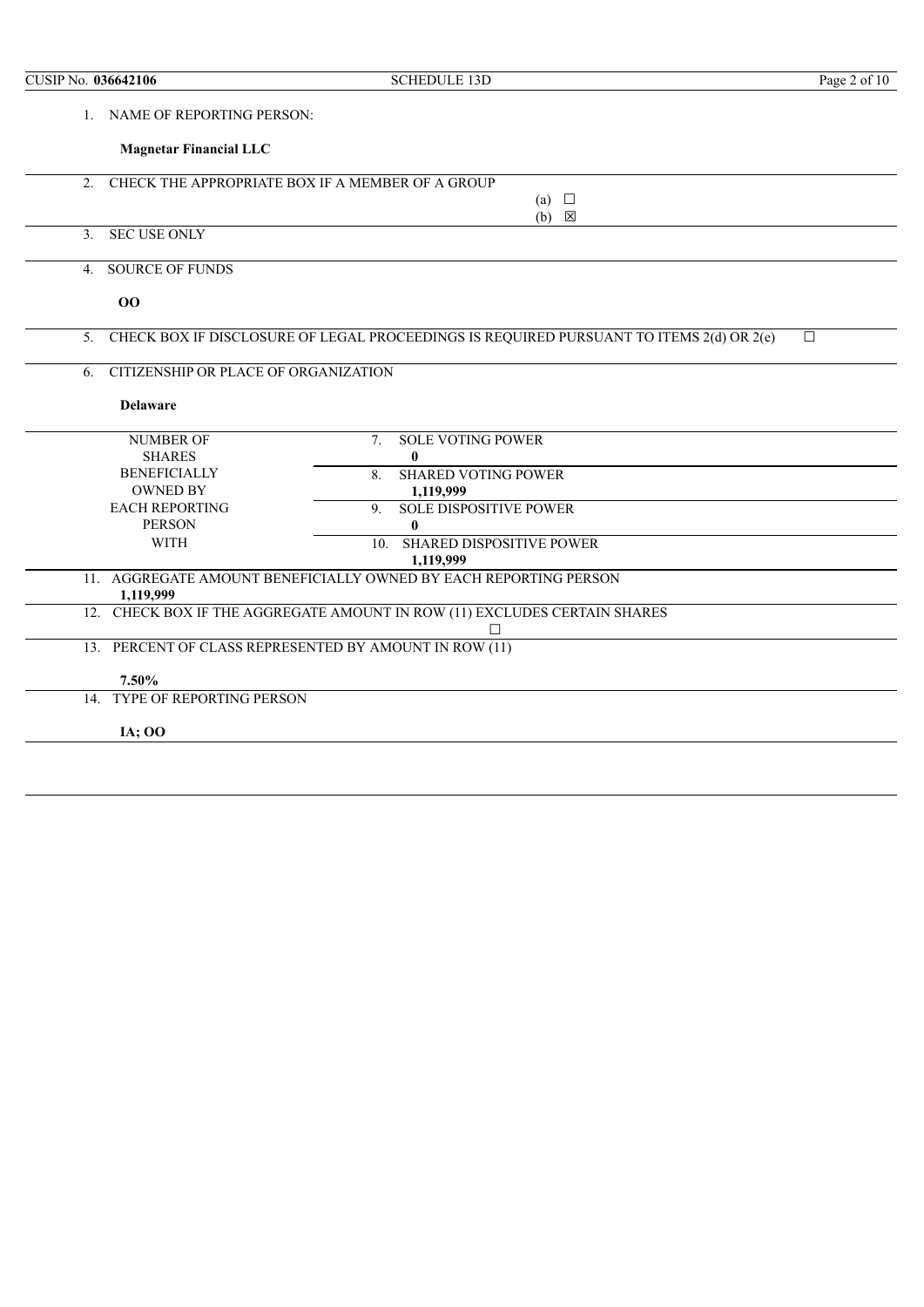| CUSIP No. 036642106 |                                      | <b>SCHEDULE 13D</b>                                                                     | Page $3$ of 10 |
|---------------------|--------------------------------------|-----------------------------------------------------------------------------------------|----------------|
|                     | 1. NAME OF REPORTING PERSON:         |                                                                                         |                |
|                     | <b>Magnetar Capital Partners LP</b>  |                                                                                         |                |
| $2_{1}$             |                                      | CHECK THE APPROPRIATE BOX IF A MEMBER OF A GROUP                                        |                |
|                     |                                      | (a) $\Box$<br>$(b) \quad \boxtimes$                                                     |                |
|                     | 3. SEC USE ONLY                      |                                                                                         |                |
| 4.                  | <b>SOURCE OF FUNDS</b>               |                                                                                         |                |
|                     | 00                                   |                                                                                         |                |
| 5.                  |                                      | CHECK BOX IF DISCLOSURE OF LEGAL PROCEEDINGS IS REQUIRED PURSUANT TO ITEMS 2(d) OR 2(e) | $\Box$         |
| 6.                  | CITIZENSHIP OR PLACE OF ORGANIZATION |                                                                                         |                |
|                     | <b>Delaware</b>                      |                                                                                         |                |
|                     | <b>NUMBER OF</b>                     | <b>SOLE VOTING POWER</b><br>7.                                                          |                |
|                     | <b>SHARES</b>                        | $\mathbf{0}$                                                                            |                |
|                     | <b>BENEFICIALLY</b>                  | <b>SHARED VOTING POWER</b><br>8.                                                        |                |
|                     | <b>OWNED BY</b>                      | 1,119,999                                                                               |                |
|                     | <b>EACH REPORTING</b>                | <b>SOLE DISPOSITIVE POWER</b><br>9.                                                     |                |
|                     | <b>PERSON</b>                        | $\bf{0}$                                                                                |                |
|                     | <b>WITH</b>                          | <b>SHARED DISPOSITIVE POWER</b><br>10 <sub>1</sub>                                      |                |
|                     |                                      | 1,119,999                                                                               |                |
|                     | 1,119,999                            | 11. AGGREGATE AMOUNT BENEFICIALLY OWNED BY EACH REPORTING PERSON                        |                |
|                     |                                      | 12. CHECK BOX IF THE AGGREGATE AMOUNT IN ROW (11) EXCLUDES CERTAIN SHARES               |                |
|                     |                                      | 13. PERCENT OF CLASS REPRESENTED BY AMOUNT IN ROW (11)                                  |                |
|                     | 7. 7.50%                             |                                                                                         |                |
|                     | 14. TYPE OF REPORTING PERSON         |                                                                                         |                |
|                     | <b>HC; OO</b>                        |                                                                                         |                |
|                     |                                      |                                                                                         |                |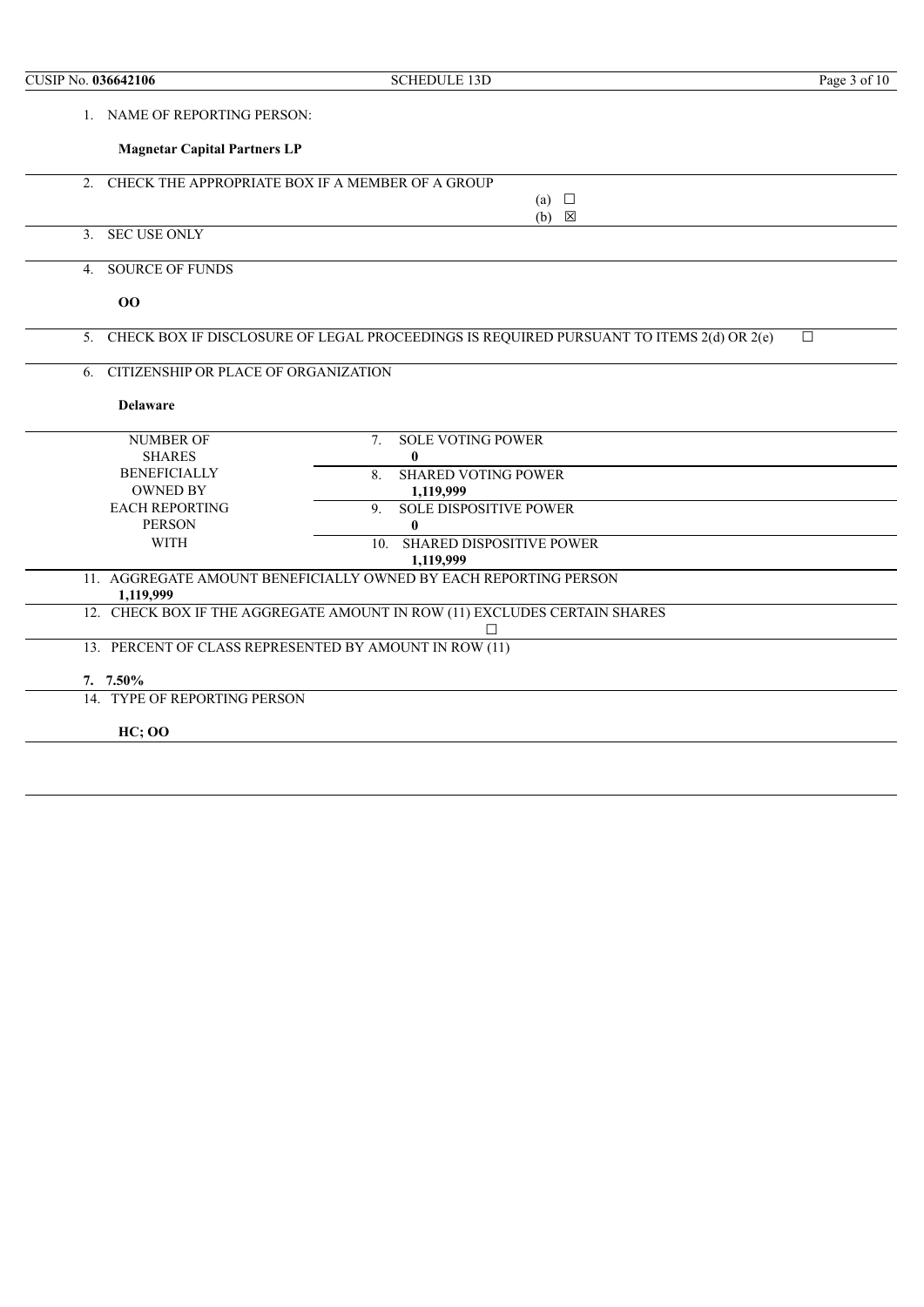| CUSIP No. 036642106 |                                      | <b>SCHEDULE 13D</b>                                                                     | Page 4 of 10 |
|---------------------|--------------------------------------|-----------------------------------------------------------------------------------------|--------------|
|                     | 1. NAME OF REPORTING PERSON:         |                                                                                         |              |
|                     | <b>Supernova Management LLC</b>      |                                                                                         |              |
| 2 <sub>1</sub>      |                                      | CHECK THE APPROPRIATE BOX IF A MEMBER OF A GROUP                                        |              |
|                     |                                      | (a) $\Box$                                                                              |              |
|                     | 3. SEC USE ONLY                      | $(b) \quad \boxtimes$                                                                   |              |
| 4.                  | <b>SOURCE OF FUNDS</b>               |                                                                                         |              |
|                     | 00                                   |                                                                                         |              |
| 5                   |                                      | CHECK BOX IF DISCLOSURE OF LEGAL PROCEEDINGS IS REQUIRED PURSUANT TO ITEMS 2(d) OR 2(e) | $\Box$       |
| 6.                  | CITIZENSHIP OR PLACE OF ORGANIZATION |                                                                                         |              |
|                     | <b>Delaware</b>                      |                                                                                         |              |
|                     | <b>NUMBER OF</b>                     | <b>SOLE VOTING POWER</b><br>7.                                                          |              |
|                     | <b>SHARES</b>                        | $\bf{0}$                                                                                |              |
|                     | <b>BENEFICIALLY</b>                  | <b>SHARED VOTING POWER</b><br>8.                                                        |              |
|                     | <b>OWNED BY</b>                      | 1,119,999                                                                               |              |
|                     | <b>EACH REPORTING</b>                | <b>SOLE DISPOSITIVE POWER</b><br>9                                                      |              |
|                     | <b>PERSON</b>                        | 0                                                                                       |              |
|                     | <b>WITH</b>                          | <b>SHARED DISPOSITIVE POWER</b><br>10.                                                  |              |
|                     |                                      | 1,119,999                                                                               |              |
|                     |                                      | 11. AGGREGATE AMOUNT BENEFICIALLY OWNED BY EACH REPORTING PERSON                        |              |
|                     | 1,119,999                            |                                                                                         |              |
|                     |                                      | 12. CHECK BOX IF THE AGGREGATE AMOUNT IN ROW (11) EXCLUDES CERTAIN SHARES               |              |
|                     |                                      | П                                                                                       |              |
|                     |                                      | 13. PERCENT OF CLASS REPRESENTED BY AMOUNT IN ROW (11)                                  |              |
|                     | $8.7.50\%$                           |                                                                                         |              |
|                     | 14. TYPE OF REPORTING PERSON         |                                                                                         |              |
|                     |                                      |                                                                                         |              |
|                     | <b>HC</b> ; OO                       |                                                                                         |              |
|                     |                                      |                                                                                         |              |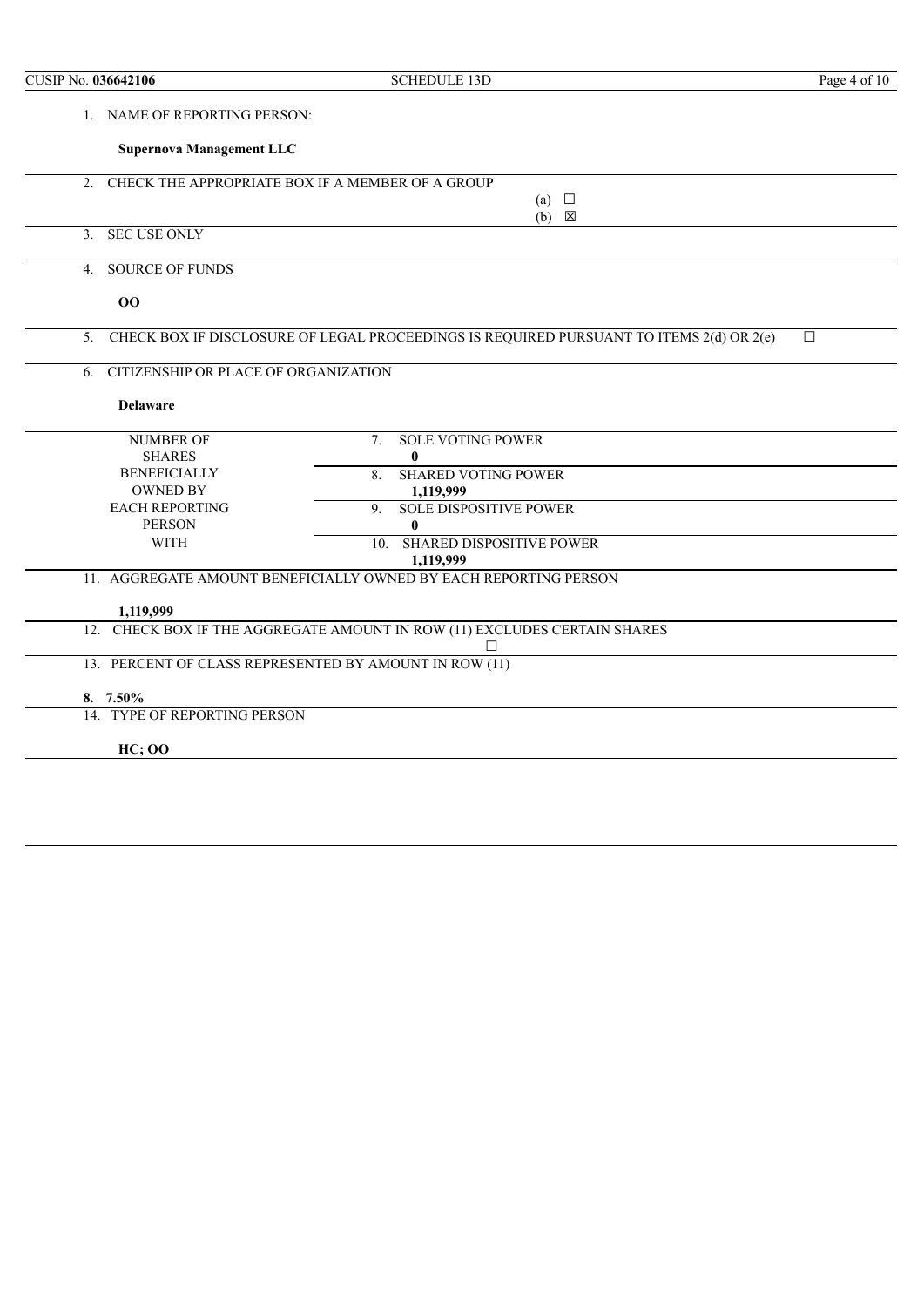| CUSIP No. 036642106 |                                          | <b>SCHEDULE 13D</b>                                                                     | Page 5 of 10 |
|---------------------|------------------------------------------|-----------------------------------------------------------------------------------------|--------------|
|                     | 1. NAME OF REPORTING PERSON:             |                                                                                         |              |
|                     | Alec N. Litowitz                         |                                                                                         |              |
| 2.                  |                                          | CHECK THE APPROPRIATE BOX IF A MEMBER OF A GROUP                                        |              |
|                     |                                          | (a) $\Box$                                                                              |              |
|                     |                                          | $(b) \quad \boxtimes$                                                                   |              |
| 3 <sub>1</sub>      | <b>SEC USE ONLY</b>                      |                                                                                         |              |
| $4_{\cdot}$         | <b>SOURCE OF FUNDS</b>                   |                                                                                         |              |
|                     | 00                                       |                                                                                         |              |
| 5 <sub>1</sub>      |                                          | CHECK BOX IF DISCLOSURE OF LEGAL PROCEEDINGS IS REQUIRED PURSUANT TO ITEMS 2(d) OR 2(e) | $\Box$       |
| 6.                  | CITIZENSHIP OR PLACE OF ORGANIZATION     |                                                                                         |              |
|                     | <b>United States of America</b>          |                                                                                         |              |
|                     | <b>NUMBER OF</b>                         | <b>SOLE VOTING POWER</b><br>7 <sub>1</sub>                                              |              |
|                     | <b>SHARES</b>                            | $\bf{0}$                                                                                |              |
|                     | <b>BENEFICIALLY</b>                      | <b>SHARED VOTING POWER</b><br>8                                                         |              |
|                     | <b>OWNED BY</b><br><b>EACH REPORTING</b> | 1,119,999<br><b>SOLE DISPOSITIVE POWER</b><br>9 <sub>1</sub>                            |              |
|                     | <b>PERSON</b>                            | $\bf{0}$                                                                                |              |
|                     | <b>WITH</b>                              | <b>SHARED DISPOSITIVE POWER</b><br>10.                                                  |              |
|                     |                                          | 1,119,999                                                                               |              |
|                     |                                          | 11. AGGREGATE AMOUNT BENEFICIALLY OWNED BY EACH REPORTING PERSON                        |              |
|                     | 1,119,999                                |                                                                                         |              |
|                     |                                          | 12. CHECK BOX IF THE AGGREGATE AMOUNT IN ROW (11) EXCLUDES CERTAIN SHARES               |              |
|                     |                                          | П                                                                                       |              |
|                     |                                          | 13. PERCENT OF CLASS REPRESENTED BY AMOUNT IN ROW (11)                                  |              |
|                     | 7. $7.50\%$                              |                                                                                         |              |
|                     | 14. TYPE OF REPORTING PERSON             |                                                                                         |              |
|                     | HC; IN                                   |                                                                                         |              |
|                     |                                          |                                                                                         |              |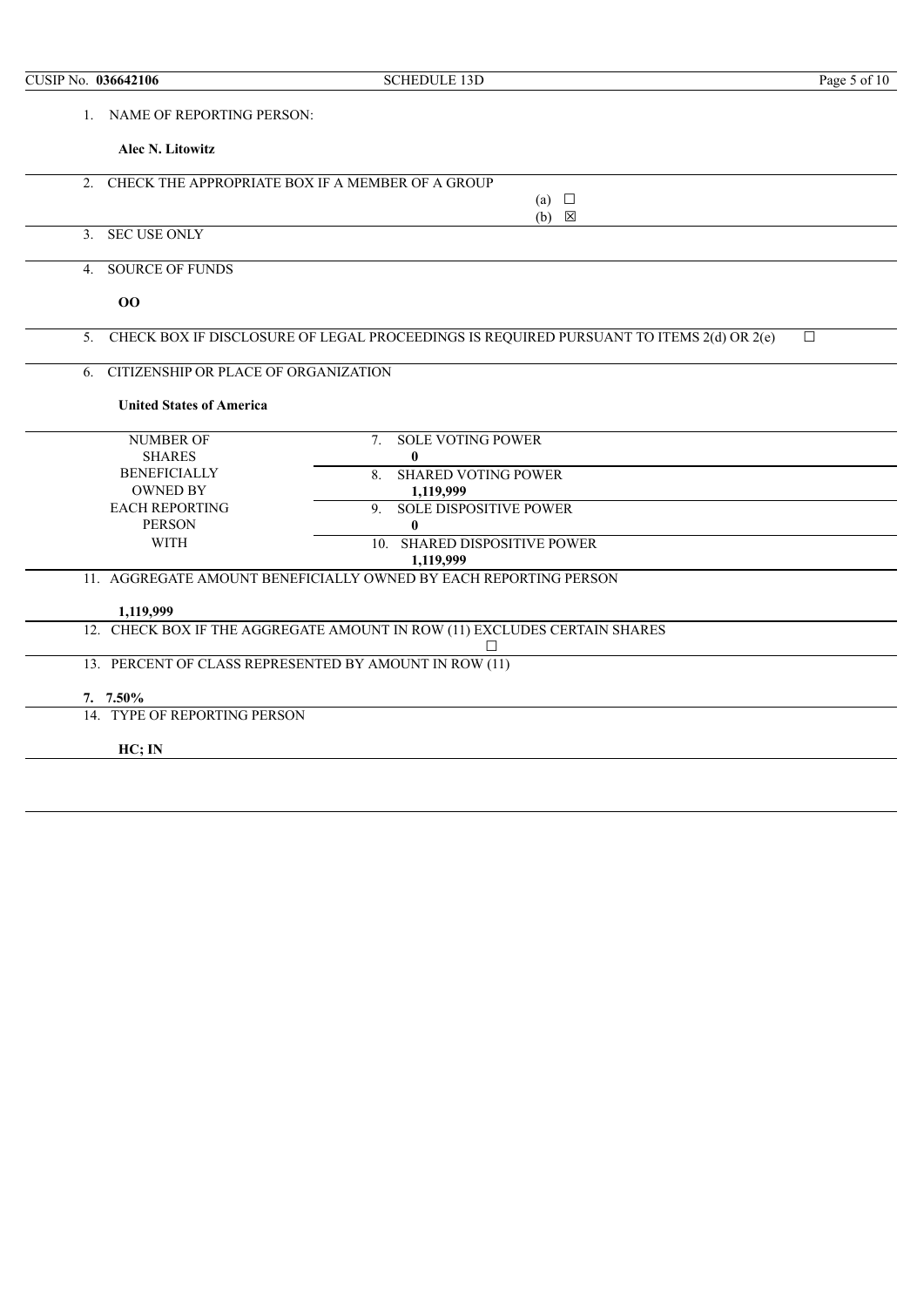## **SCHEDULE 13D**

#### **ITEM 1. SECURITY AND ISSUER**

This Schedule 13D (this "Statement") relates to the common shares (the "Shares"), of Points.com Inc., a company incorporated in Canada (the "Company"). The principal executive offices of the Company is 111 Richmond Street West, Suite 700, Toronto, Ontario, M5H 2G4, Canada.

# **ITEM 2. IDENTITY AND BACKGROUND**

(a) The persons filing this Statement are Magnetar Financial LLC, a Delaware limited liability company ("Magnetar Financial"), Magnetar Capital Partners LP, a Delaware limited partnership ("Magnetar Capital Partners"), Supernova Management LLC, a Delaware limited liability company ("Supernova Management"), and Alec N. Litowitz ("Mr. Litowitz") (collectively, the "Reporting Persons").

This Statement relates to Shares held for the accounts of each of (i) Magnetar PRA Master Fund Ltd, a Cayman Islands exempted company ("PRA Master Fund"), (ii) Magnetar Constellation Fund II-PRA LP, a Delaware limited partnership ("Constellation Fund"), and (iii) Magnetar Systematic Multi-Strategy Master Fund Ltd, a Cayman Islands exempted company, ("Systematic Master Fund"), collectively (the "Funds").

Magnetar Financial is a Securities and Exchange Commission ("SEC") registered investment adviser under Section 203 of the Investment Advisers Act of 1940, as amended, and manager of investment funds and managed accounts. Magnetar Financial serves as investment adviser to each of the Funds. In such capacity, Magnetar Financial exercises voting and investment power over the Shares held for the accounts of each of the Funds. Magnetar Capital Partners serves as the sole member and parent holding company of Magnetar Financial. Supernova Management is the general partner of Magnetar Capital Partners. The manager of Supernova Management is Mr. Litowitz.

(b) The business address of each of the Reporting Persons is 1603 Orrington Avenue,  $13<sup>th</sup>$  Floor, Evanston, Illinois 60201.

(c) Each of the Funds is a private investment fund; Magnetar Financial is a privately-held SEC registered investment adviser and manager of investment funds and managed accounts; Magnetar Capital Partners is a privately-held limited partnership and serves as the sole member and parent holding company of Magnetar Financial; Supernova Management is a privately-held limited liability company and is the general partner of Magnetar Capital Partners; and Mr. Litowitz is a citizen of the United States of America, manager of Supernova Management and Chief Executive Officer of Magnetar Financial.

(d) None of the Reporting Persons has, during the last five years, been convicted in a criminal proceeding (excluding traffic violations or similar misdemeanors).

(e) None of the Reporting Persons has, during the last five years, been a party to a civil proceeding of a judicial or administrative body of competent jurisdiction as a result of which such Reporting Person was or is subject to a judgment, decree or final order enjoining future violations of, or prohibiting or mandating activities subject to, federal or state securities laws or finding any violation with respect to such laws.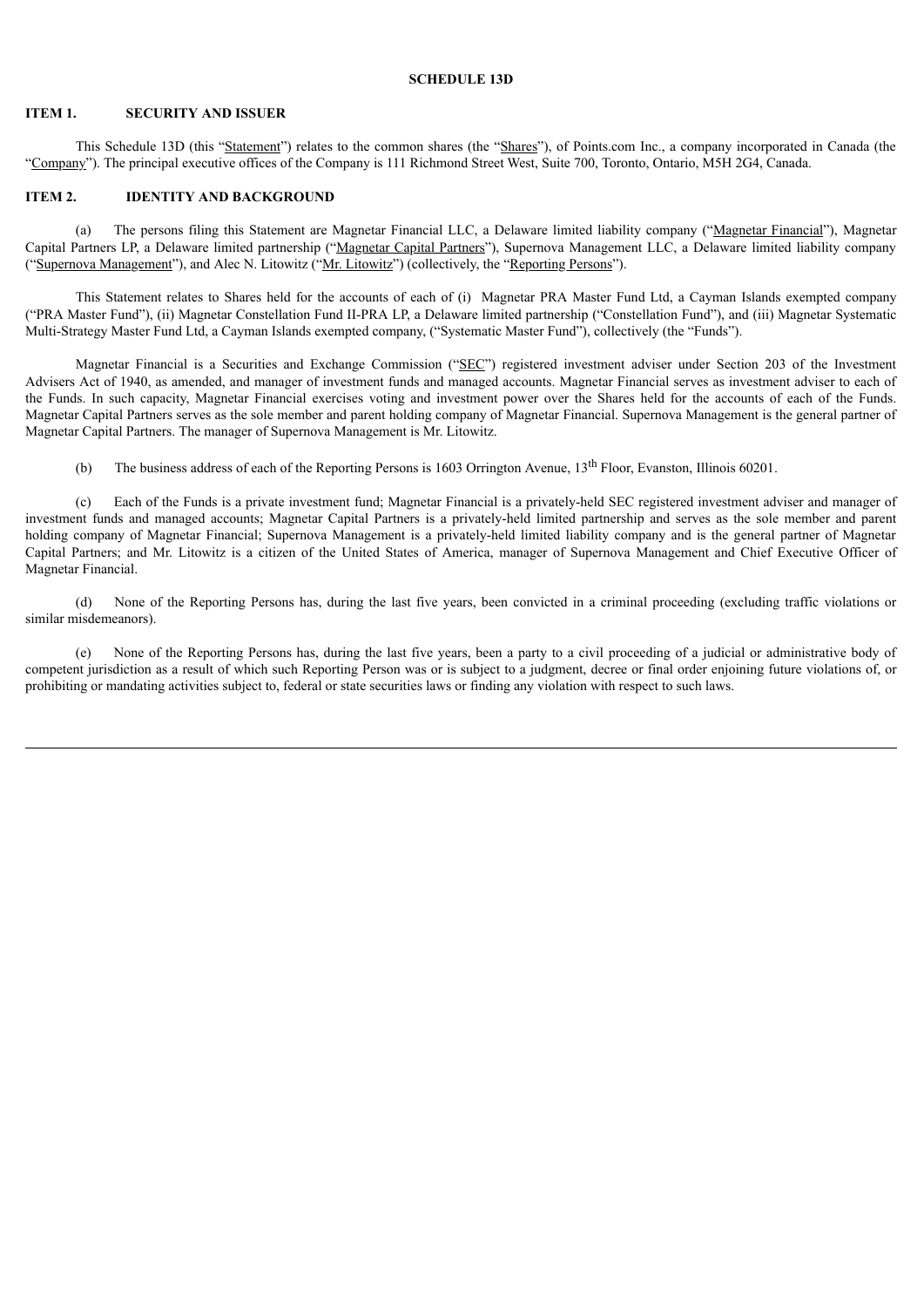(f) Magnetar Financial is a Delaware limited liability company. Magnetar Capital Partners is a Delaware limited partnership. Supernova Management is a Delaware limited liability company. Mr. Litowitz is a citizen of the United States of America.

## **ITEM 3. SOURCE AND AMOUNT OF FUNDS OR OTHER CONSIDERATION**

The aggregate amount of funds used by the Reporting Persons in purchasing the 1,119,999 Shares reported herein on behalf of the Funds have come directly from the assets of the Funds, which may at any given time, have included margin loans made by brokerage firms in the ordinary course of business. The aggregate amount of funds used by the Reporting Persons in purchasing the Shares on behalf of the Funds was \$27,462,831.13 (excluding commissions and other execution-related costs).

### **ITEM 4. PURPOSE OF TRANSACTION**

The Reporting Persons acquired the 1,119,999 Shares reported herein on behalf of the Funds after the public announcement of the Merger Agreement (as defined below) for purposes of receiving the merger consideration described below upon consummation of the Merger (as described below).

Each of the Reporting Persons reserves the right to acquire additional securities of the Company in the open market, in privately negotiated transactions, or otherwise, to dispose of all or a portion of the Shares and/or other securities reported in this Statement, or to change their intention with respect to any or all of the matters referred to in this Item 4.

Other than as described above in this Item 4, the Reporting Persons do not have any plans or proposals that relate to, or would result in, any actions or events specified in clauses (a) through (j) of Item 4 to Schedule 13D.

## **ITEM 5. INTEREST IN SECURITIES OF THE ISSUER**

The Company reported in their Form 40-F filed on March 10, 2022 that 14,942,792 Common Shares were issued and outstanding as of December 31, 2021.

(a) As of the close of business May 19, 2022, each of the Reporting Persons may have been deemed to have beneficial ownership of 1,119,999 Shares, which consisted of (i) 682,430 Shares held for the benefit of PRA Master Fund, (ii) 308,514 Shares held for the benefit of Constellation Fund; and (iii) 129,055 Shares held for the benefit of Systematic Master Fund, and all such Shares represented beneficial ownership of approximately 7.50% of the Shares.

(b) As of the close of business May 19, 2022, each of the Reporting Persons may have been deemed to share the power to vote and direct the disposition of 1,199,999 Shares, which consisted of (i) 682,430 Shares held for the benefit of PRA Master Fund, (ii) 308,514 Shares held for the benefit of Constellation Fund; and (iii) 129,055 Shares held for the benefit of Systematic Master Fund, and all such Shares represented beneficial ownership of approximately 7.50% of the Shares.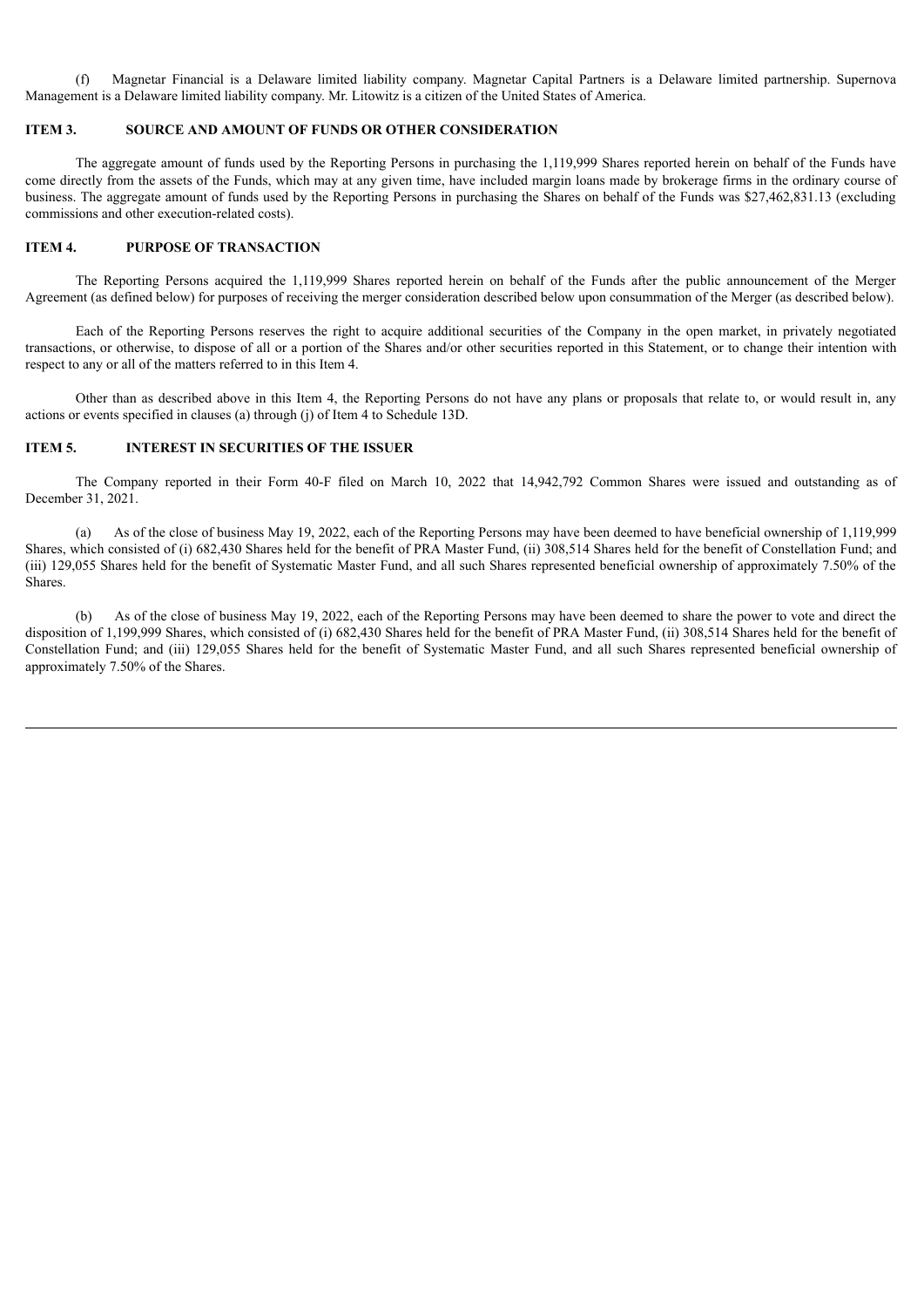(c) Except as set forth on Schedule A attached hereto and Item 6, the Funds had transactions in the Shares during the 60 days preceding the date of filing of this Statement. All of the transactions set forth on Schedule A attached hereto were effected in the ordinary course of business of Magnetar Financial for the accounts of each of the Funds. The transactions in the Shares set forth on Schedule A were effected in open market transactions on the NASDAQ and various other trading markets.

As disclosed by the Company and filed with the SEC :

After the close of markets on May 6, 2022, the Company entered into the Arrangement Agreement pursuant to which a wholly-owned subsidiary of Plusgrade will acquire all of the issued and outstanding Common Shares of the Company for US\$25.00 per Common Share in cash by way of a statutory plan of arrangement under the *Canada Business Corporations Act*.

The Transaction values the Company at approximately US\$385 million on an equity value basis and the Consideration represents a 52% premium to the 20-day volume-weighted average price of the Common Shares on the Toronto Stock Exchange for the period ending May 6, 2022.

(d) No other person is known by the Reporting Persons to have the right to receive or the power to direct the receipt of dividends from, or the proceeds from the sale of, any Shares that are beneficially owned by the Reporting Persons.

# **ITEM 6. CONTRACTS, ARRANGEMENTS, UNDERSTANDINGS OR RELATIONSHIPS WITH RESPECT TO THE SECURITIES OF THE ISSUER**

Pursuant to Rule 13d-1(k)(1) promulgated under the Securities Exchange Act of 1934, as amended, the Reporting Persons have entered into an agreement with respect to the joint filing of this Statement, and any amendment or amendments hereto.

Except as otherwise described herein, no contracts, arrangements, understandings or similar relationships exist with respect to the securities of the Company among or between the Reporting Persons or any other person or entity.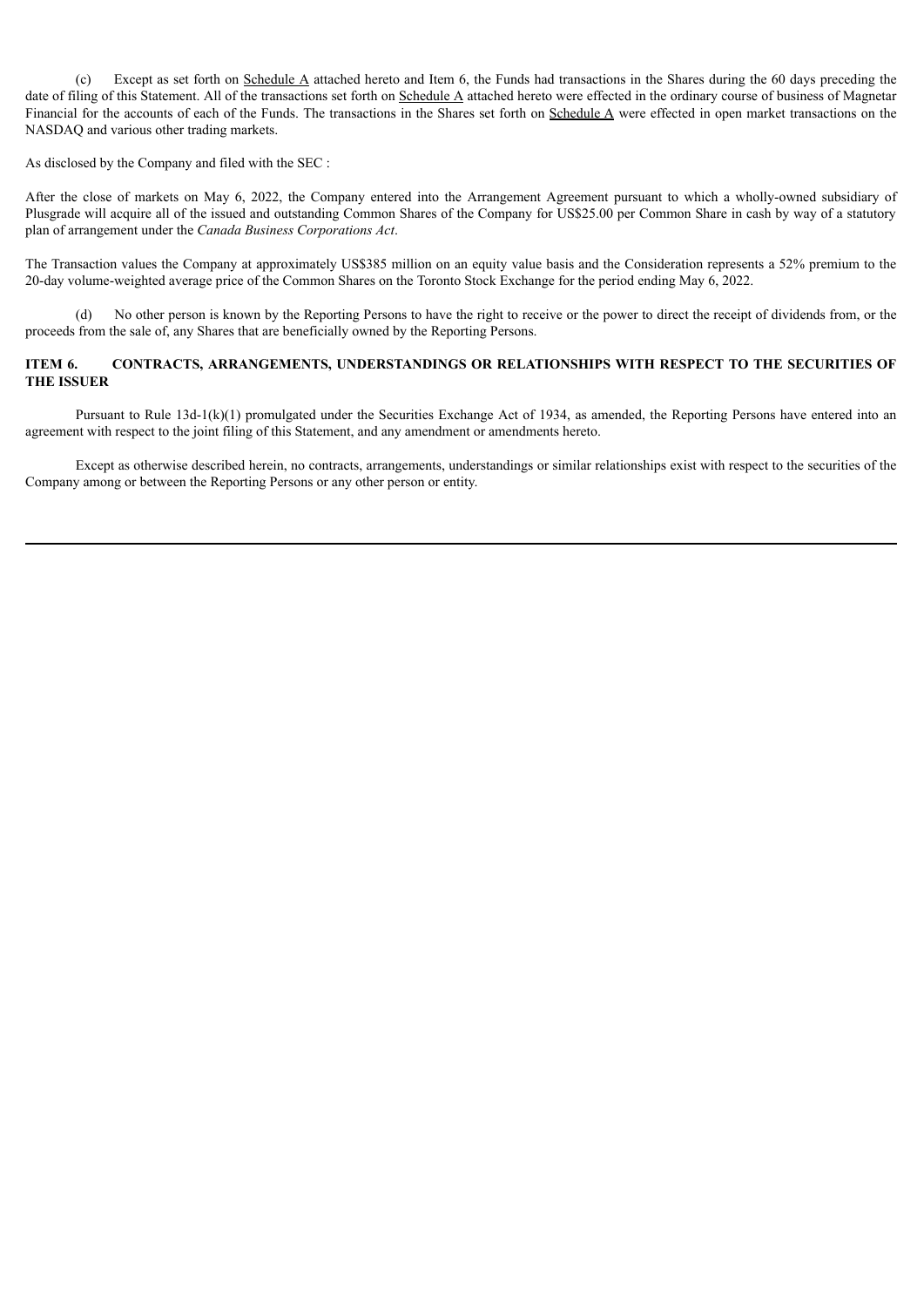# **ITEM 7. MATERIAL TO BE FILED AS EXHIBITS Exhibit No. Description**

[99.1](#page-12-0) Joint Filing [Agreement,](#page-12-0) dated as of May 20, 2022 among the Reporting Persons.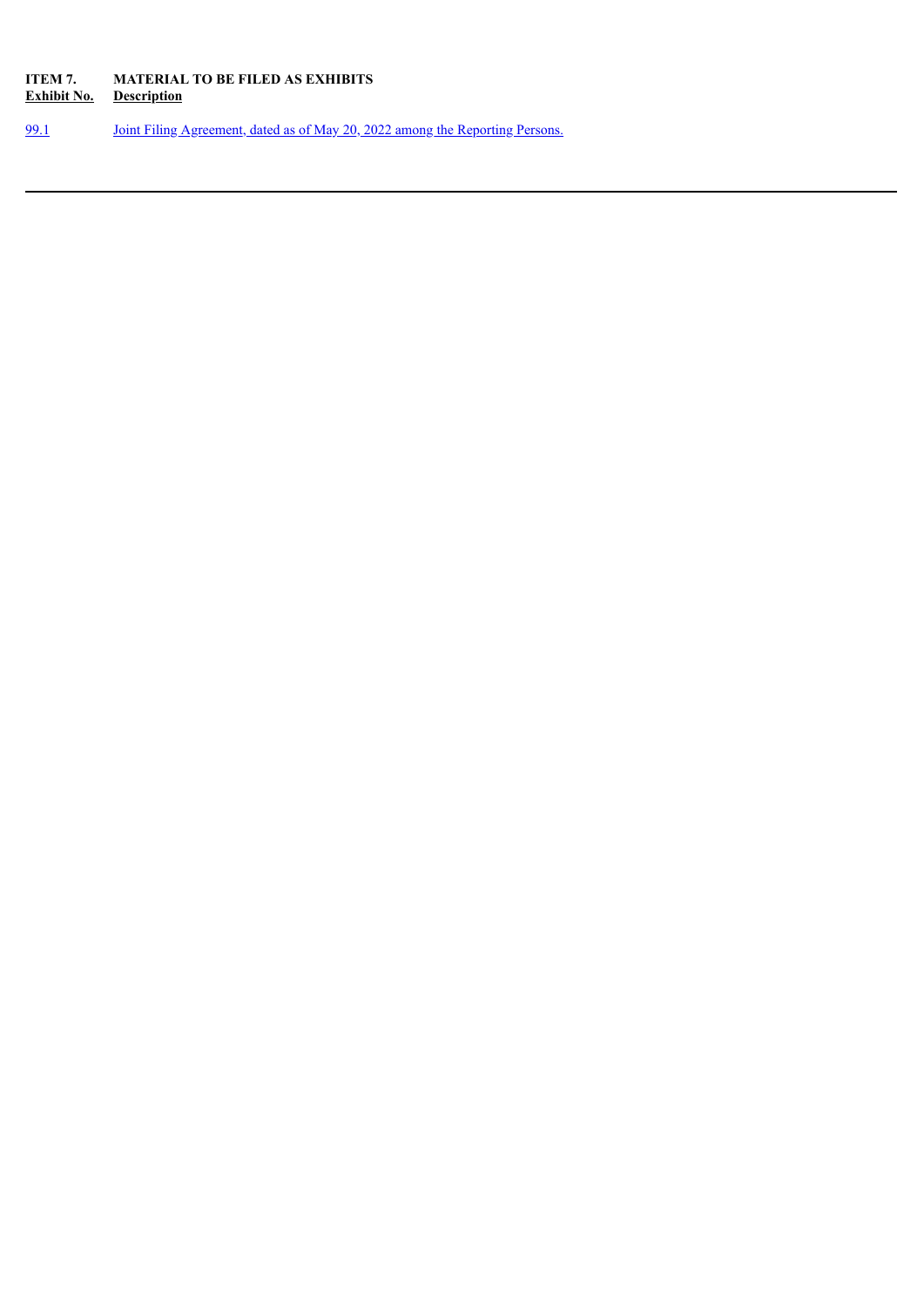## **SIGNATURE**

After reasonable inquiry and to the best of my knowledge and belief, I certify that the information set forth in this statement is true, complete and correct.

Dated: May 20, 2022

MAGNETAR FINANCIAL LLC

By: Magnetar Capital Partners LP, its Sole Member

By: /s/ Alec N. Litowitz Name: Alec N. Litowitz Title: Manager of Supernova Management LLC, the General Partner of Magnetar Capital Partners LP

### MAGNETAR CAPITAL PARTNERS LP

By: /s/ Alec N. Litowitz

Name: Alec N. Litowitz Title: Manager of Supernova Management LLC, the General Partner of Magnetar Capital Partners LP

# SUPERNOVA MANAGEMENT LLC

By: /s/ Alec N. Litowitz Name: Alec N. Litowitz Title: Manager

/s/ Alec N. Litowitz

Alec N. Litowitz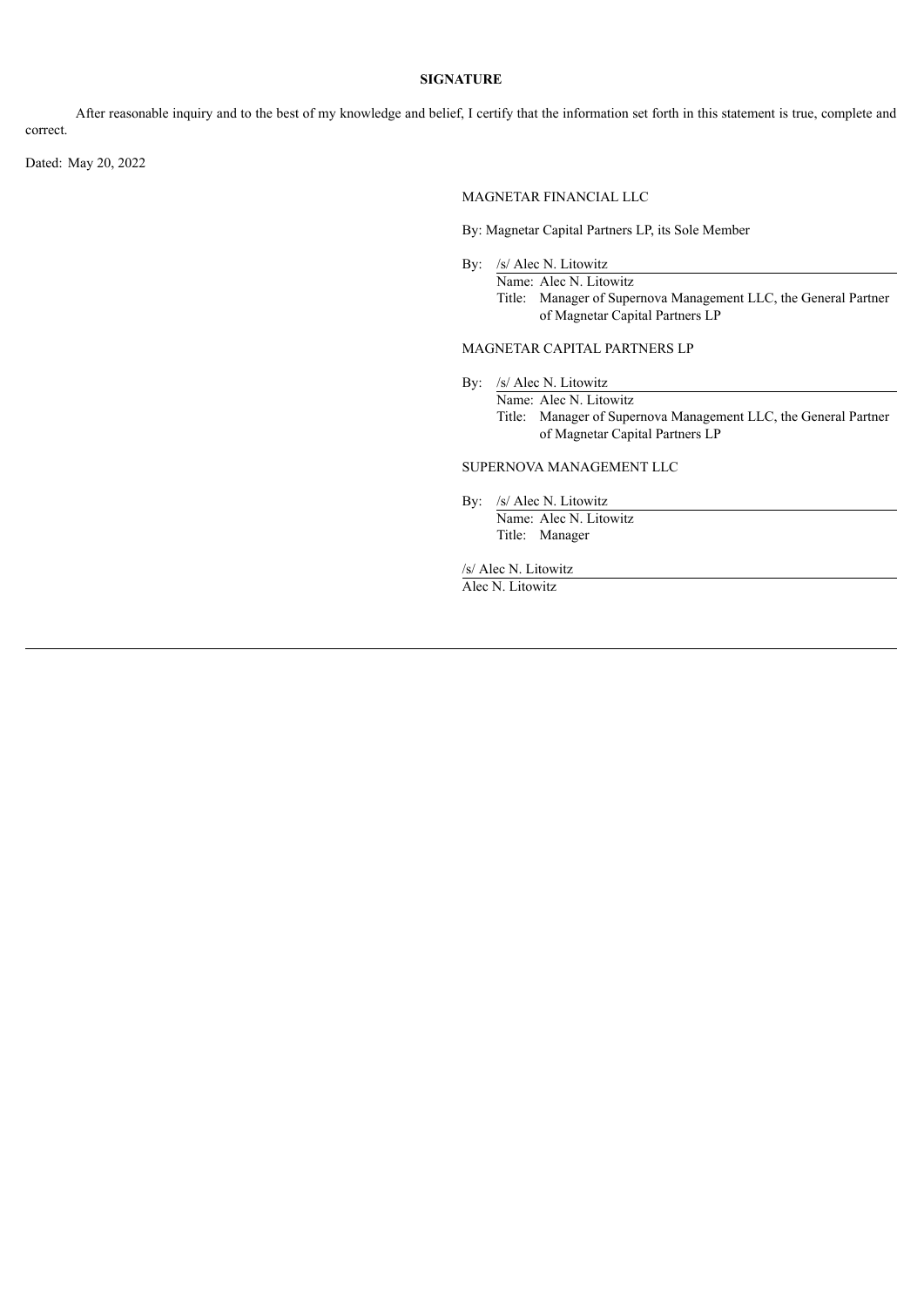# **SCHEDULE A**

#### **Funds**

| Date      | Number of Shares Bought | Price Per Share(\$) $(1)(2)$ |
|-----------|-------------------------|------------------------------|
| 5/9/2022  | 242,586                 | $24.51310^{(3)}$             |
| 5/10/2022 | 697,883                 | $24.58848^{(4)}$             |
| 5/11/2022 | 36,711                  | $24.45808^{(5)}$             |
| 5/12/2022 | 16,326                  | $24.16097^{(6)}$             |
| 5/13/2022 | 126,493                 | 24.22334(7)                  |

(1)Excludes commissions and other execution-related costs.

(2) Upon request by the staff of the Securities and Exchange Commission, full information regarding the number of shares bought or sold (as the case may be) at each separate price will be provided.

(3) Reflects a weighted average purchase price of \$24.51310 per share, at prices ranging from \$24.46 to \$24.62 per share.

(4) Reflects a weighted average purchase price of \$24.58848 per share, at prices ranging from \$24.53 to \$24.69 per share.

(5) Reflects a weighted average purchase price of \$24.45808 per share, at prices ranging from \$24.22 to \$24.65 per share.

(6) Reflects a weighted average purchase price of \$24.16097 per share, at prices ranging from \$23.95 to \$24.47 per share.

(7) Reflects a weighted average purchase price of \$24.22334 per share, at prices ranging from \$24.04 to \$24.38 per share.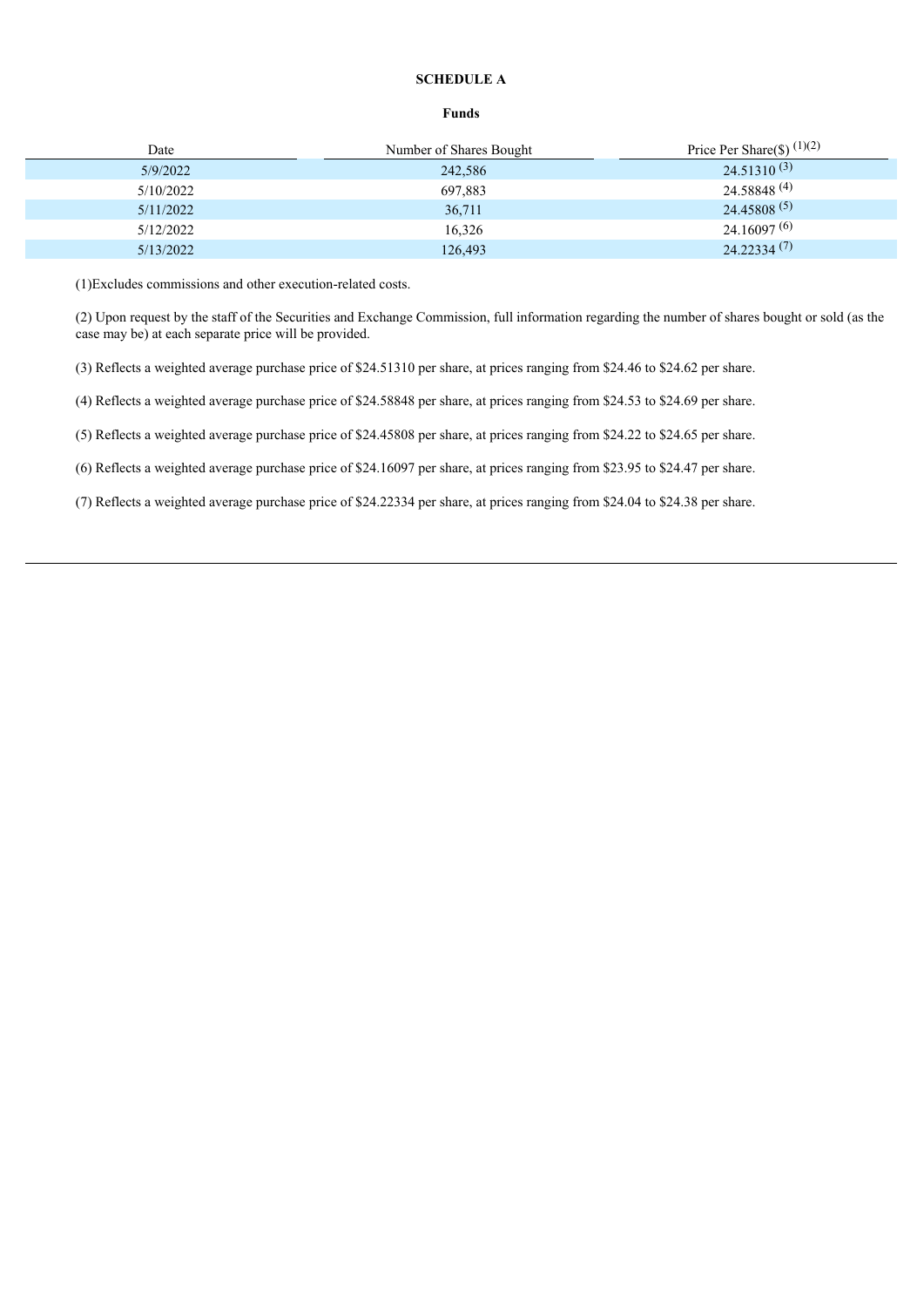| <b>Exhibit No.</b> | Description                                                                    |
|--------------------|--------------------------------------------------------------------------------|
| 99.1               | Joint Filing Agreement, dated as of May 20, 2022, among the Reporting Persons. |